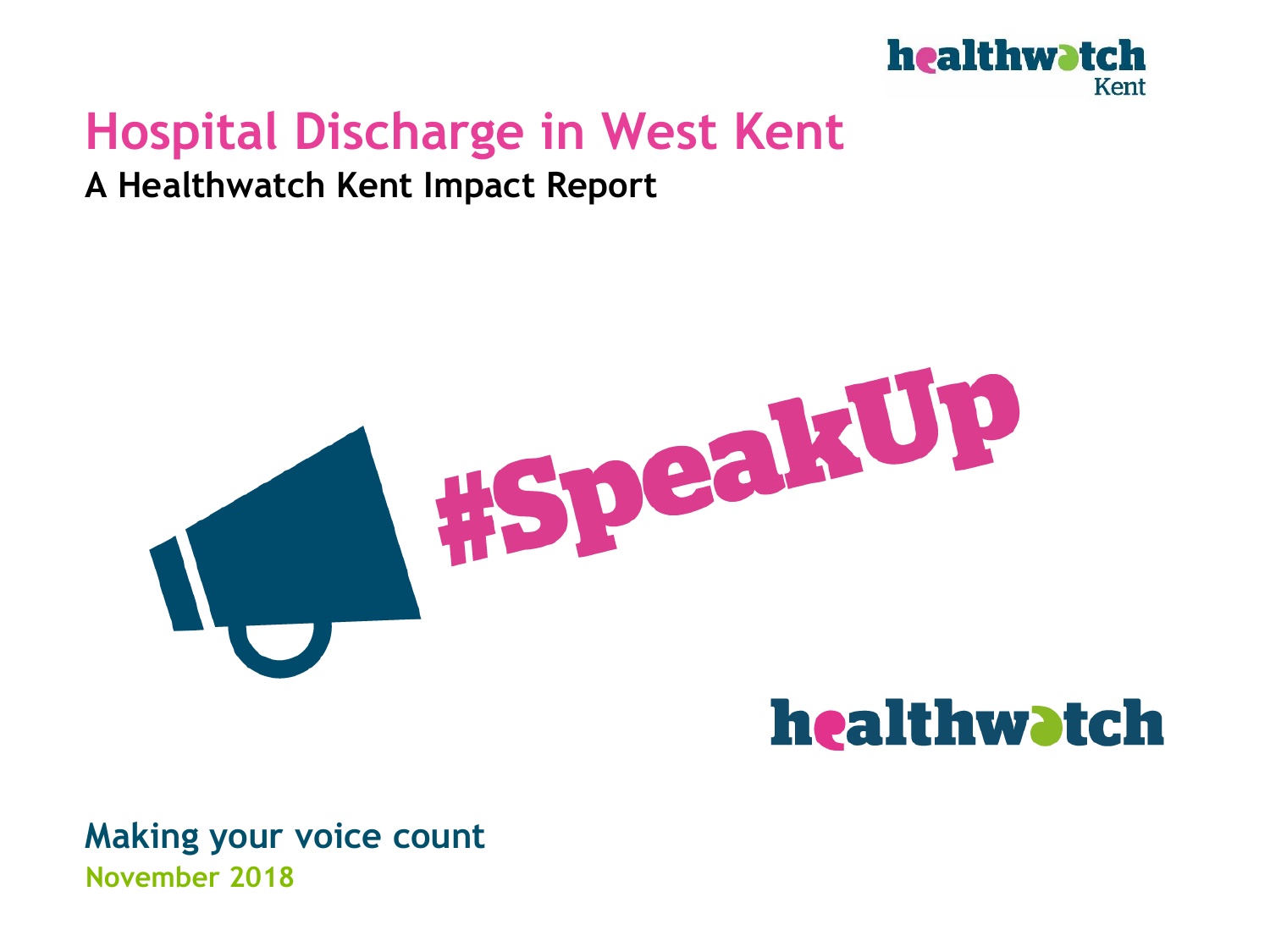### **Hospital Discharge in West Kent The story so far**

You told us about your experiences of being discharged from hospital in West Kent. Many of your stories talked about waits for medication, confusion about when you would be discharged and issues around getting care at home

In 2017, we spoke indepth to 89 people about their recent experience of being discharged from both Maidstone & Tunbridge Wells Hospitals.

We made a number of recommendations based on your experiences. We've heard from the hospitals about what they have done since to improve your experience of being discharged from hospital.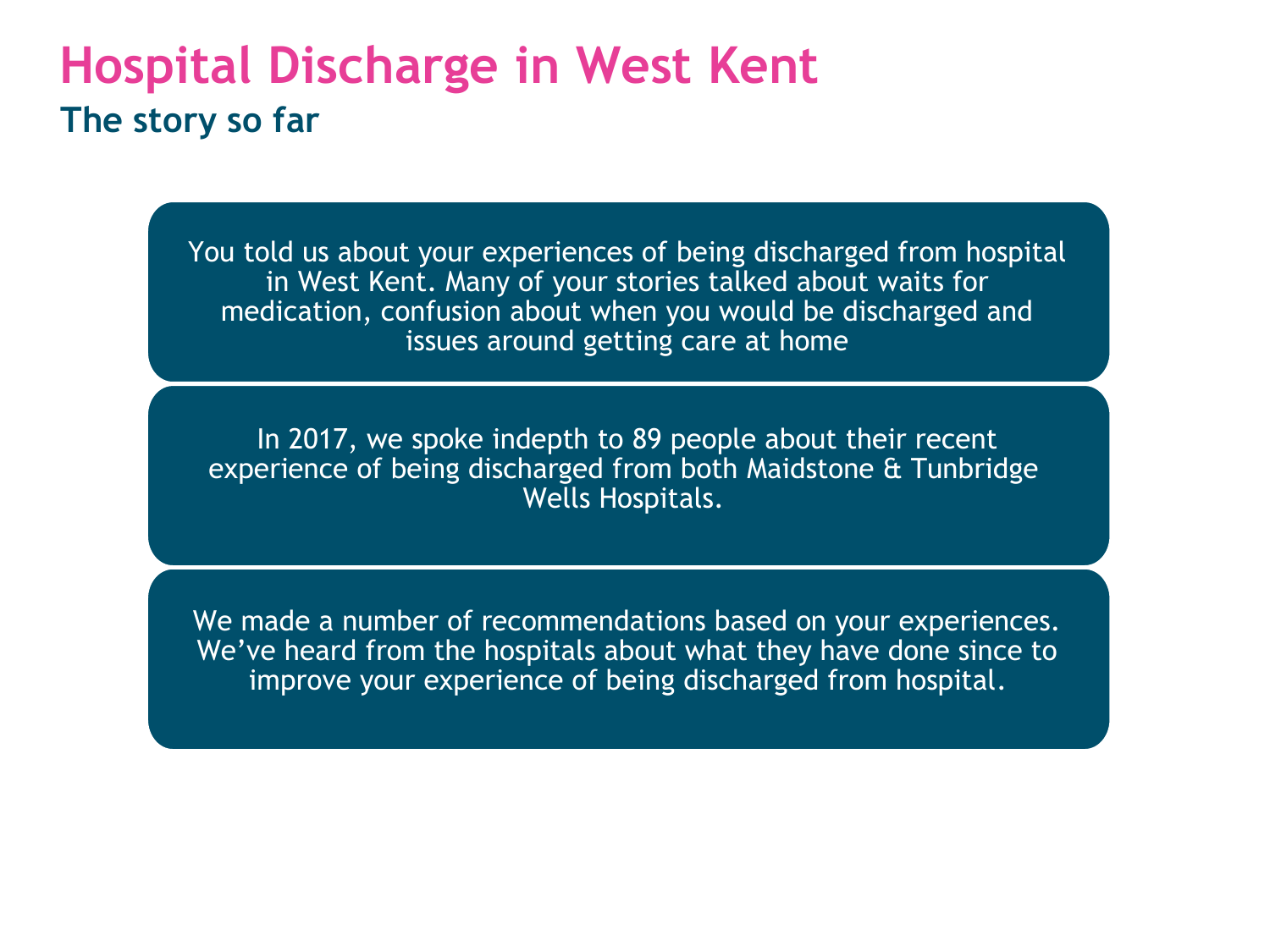

**The feedback you gave us needed to reach the ears of decision makers.**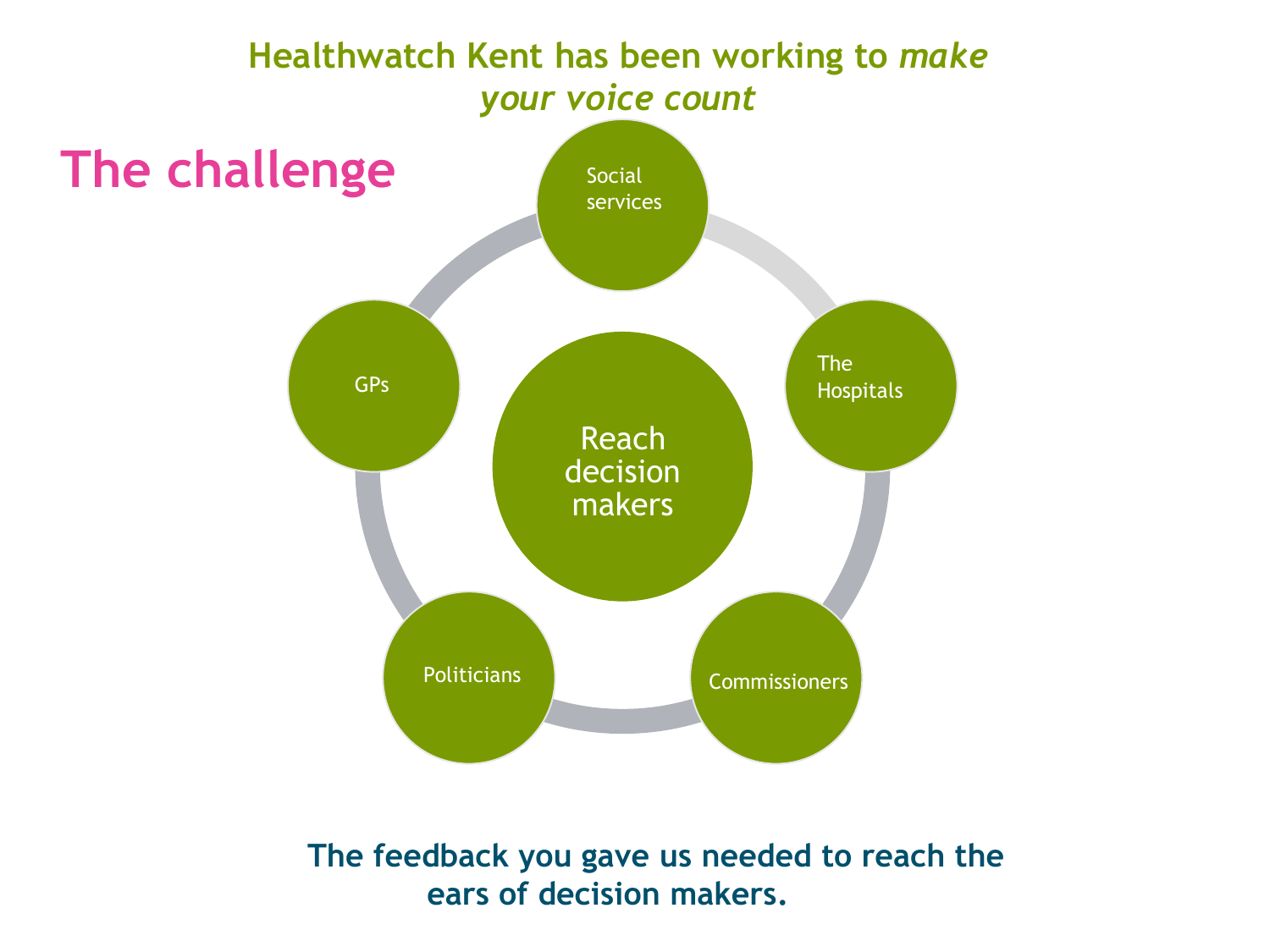# **Reaching decision makers**

### **The Hospital**

Our report and our findings were received very warmly by the hospitals which are run by the Maidstone & Tunbridge Wells NHS Hospital Trust.

The Chief Nurse and the Lead for Hospital Discharge met with us during our visits but also since, to discuss our findings and talk about what they could do better.

#### This is what they told us they have done so far:

| <b>Our recommendation</b>      | What has been done                  |
|--------------------------------|-------------------------------------|
| Reduce the delays in discharge | Figures show that the amount of     |
|                                | time patients wait to be discharged |
|                                | has reduced. The discharge lounges  |
|                                | are better used and more patients   |
|                                | are discharged before lunchtime.    |
|                                | To address the issue of patients    |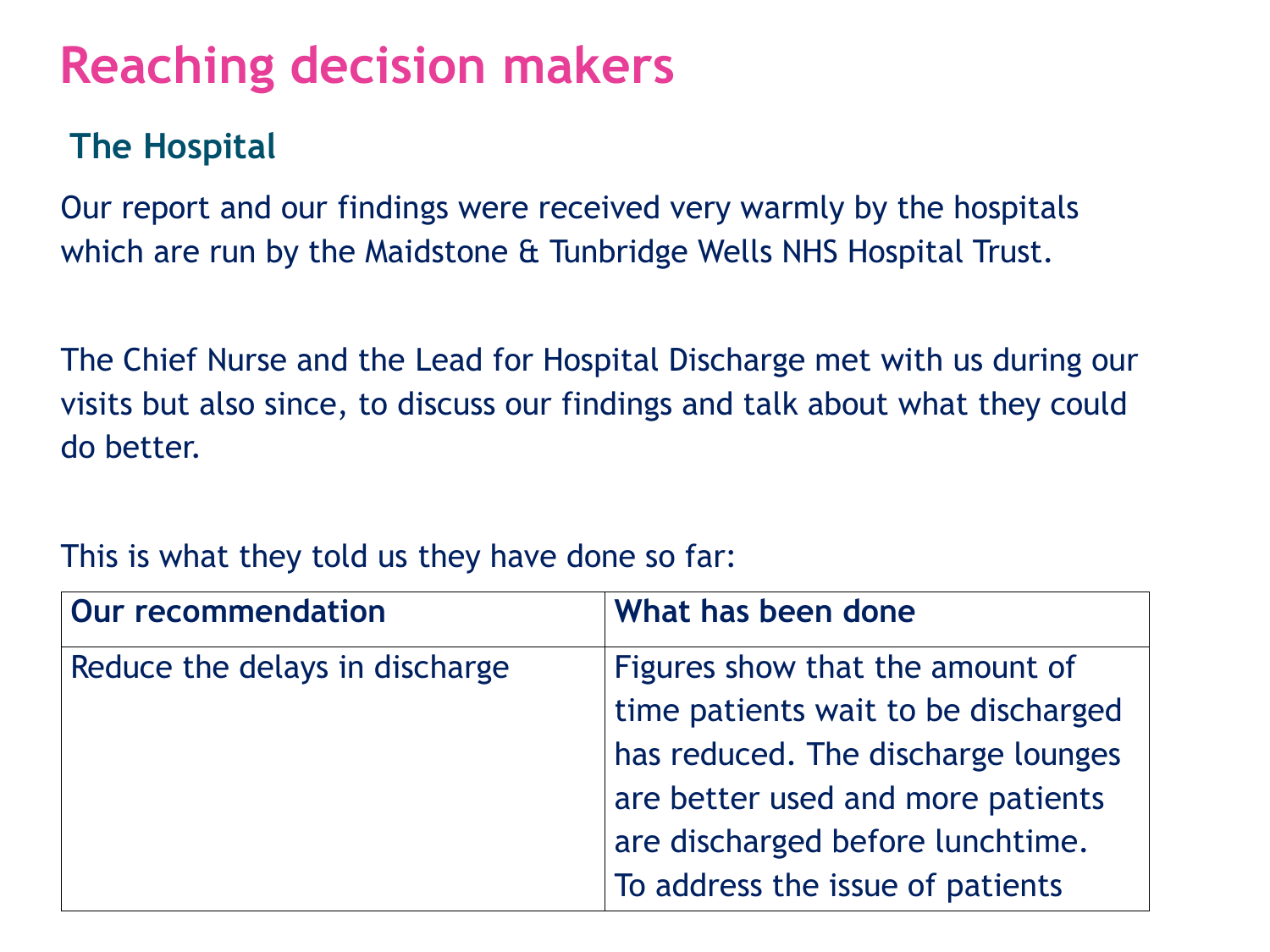|                                                                | waiting for their medication, the<br>hospital has proposed a 'man in a<br>van' scheme to deliver medications<br>to people at home rather than<br>having them wait at the hospital for<br>them.                                                                                                                    |
|----------------------------------------------------------------|-------------------------------------------------------------------------------------------------------------------------------------------------------------------------------------------------------------------------------------------------------------------------------------------------------------------|
| Closer working between hospital<br>staff and transport service | Whilst there are still some issues<br>here, the transport service is<br>working better with hospital staff.<br>The transport team have 'floor<br>walkers' that work with hospital<br>staff to deliver smoother discharges.<br>The Hospital also have their own<br>transport system to provide a<br>backup service |
| Involve carers more                                            | Carers support staff are based in the<br>hospitals and physically sit with the<br>discharge team. When carers are                                                                                                                                                                                                 |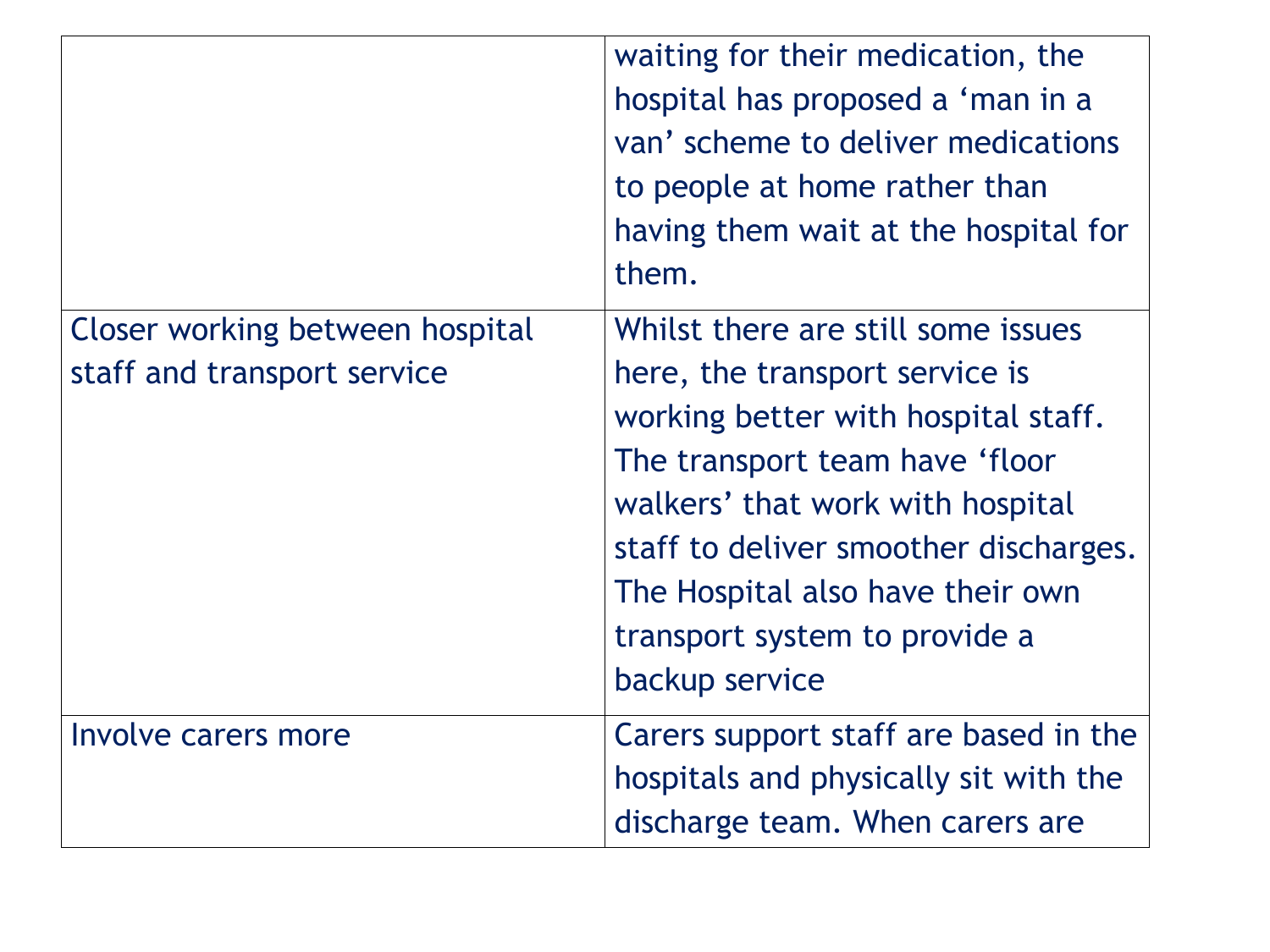|                                                                     | identified they are referred directly<br>to the Carers Support team                                                                                                                                                                                                                                                                                                                                                                                                                                                |
|---------------------------------------------------------------------|--------------------------------------------------------------------------------------------------------------------------------------------------------------------------------------------------------------------------------------------------------------------------------------------------------------------------------------------------------------------------------------------------------------------------------------------------------------------------------------------------------------------|
| Adequate provision should be in<br>place for East Sussex residents. | The hospital team have a weekly<br>conference call with East Sussex<br>social services to expedite the<br>discharge of patients back to East<br>Sussex. However, there are still not<br>enough services in East Sussex,<br>which means some patients do stay<br>in hospital longer than they need to.<br>The availability of care home beds<br>and care packages in East Sussex<br>continues to be an issue for the<br>hospital as do the differing<br><b>Continuing Healthcare timeframes</b><br>compared to Kent |
| The health and social care system<br>must work better together      | Hospital staff felt there is much<br>closer working with social care<br>colleagues than previously. Kent                                                                                                                                                                                                                                                                                                                                                                                                           |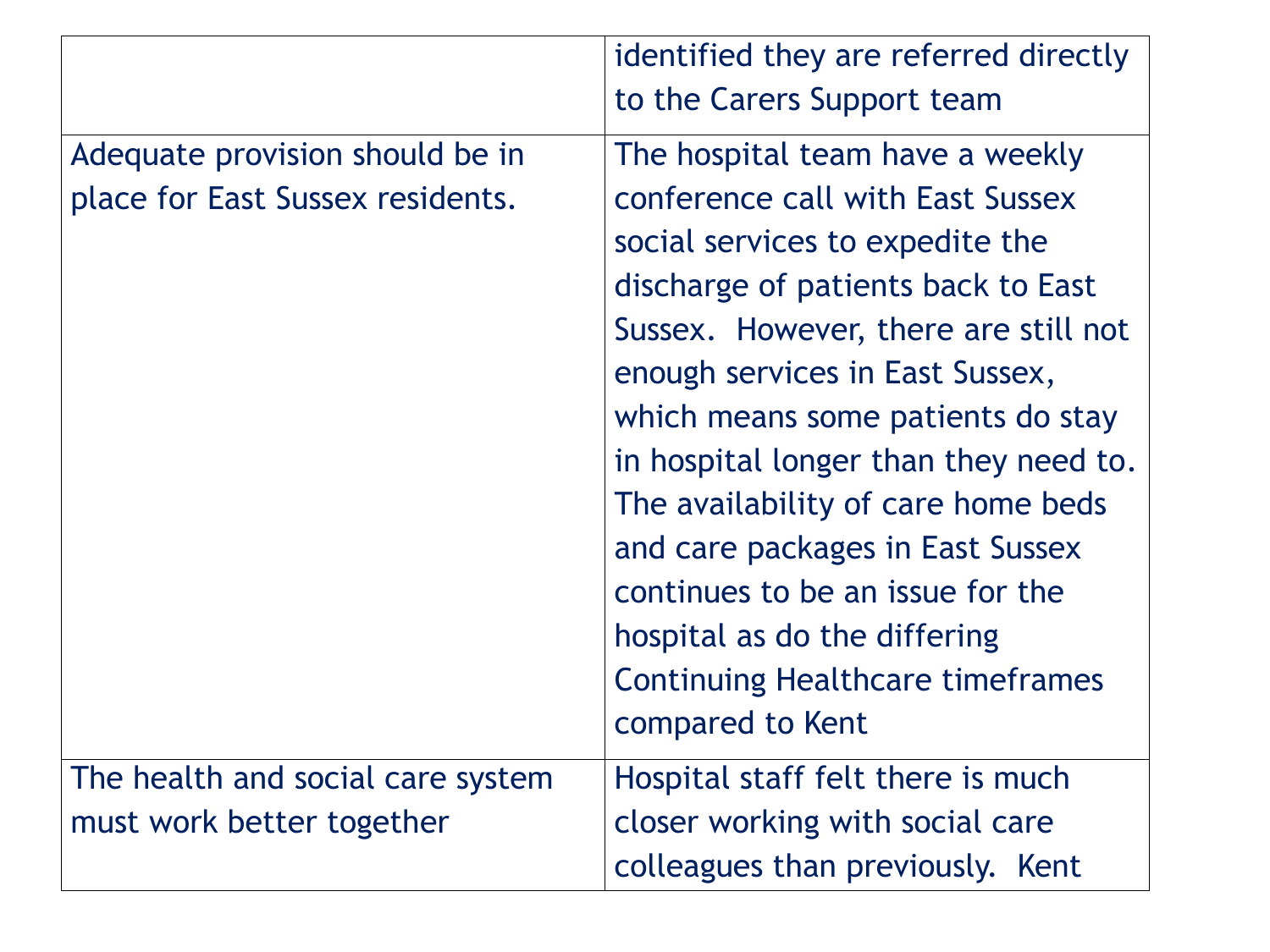|                                     | <b>County Council staff are co-located</b><br>at the hospital and have daily<br>conversation about those patients<br>who are waiting to be discharged<br>and who need social care support. |
|-------------------------------------|--------------------------------------------------------------------------------------------------------------------------------------------------------------------------------------------|
| Discharge paperwork to be           | This remains a challenge and is not                                                                                                                                                        |
| completed electronically and timely | always done electronically.                                                                                                                                                                |
| Level of physiotherapy to be        | The hospital told us that the                                                                                                                                                              |
| reviewed                            | number of physiotherapists has                                                                                                                                                             |
|                                     | increased since our visits. Staff                                                                                                                                                          |
|                                     | took part in Pyjama Paralysis week                                                                                                                                                         |
|                                     | to highlight the importance of                                                                                                                                                             |
|                                     | patients getting dressed in their                                                                                                                                                          |
|                                     | own clothes every day to promote                                                                                                                                                           |
|                                     | independence and movement. The                                                                                                                                                             |
|                                     | campaign was a big success and                                                                                                                                                             |
|                                     | patients' mobility has improved.                                                                                                                                                           |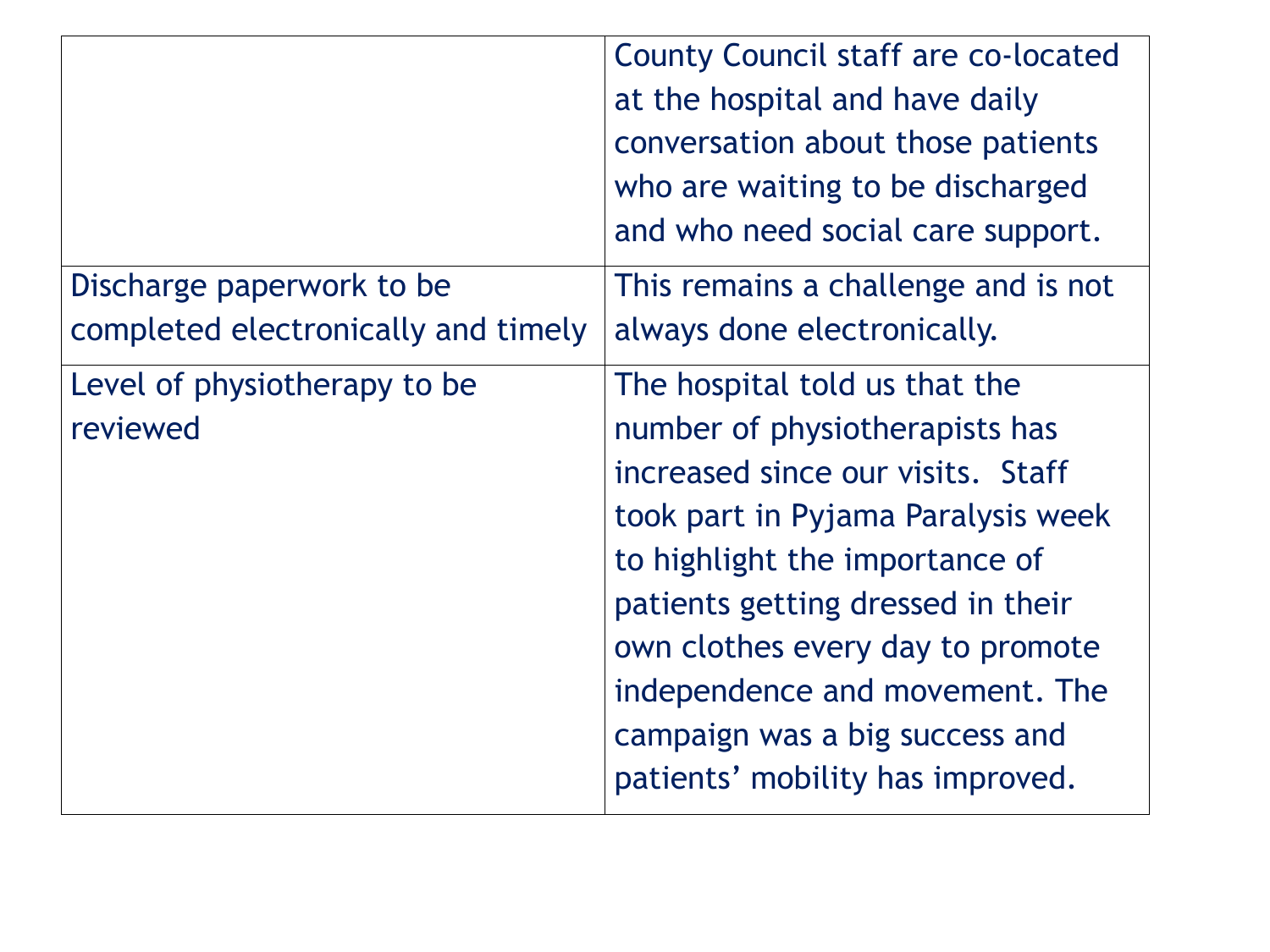| Communicate with families about                                                             | Linked to the Pyjama Paralysis                                                                                                                                                                                                                                                                                                                                                                  |
|---------------------------------------------------------------------------------------------|-------------------------------------------------------------------------------------------------------------------------------------------------------------------------------------------------------------------------------------------------------------------------------------------------------------------------------------------------------------------------------------------------|
| the impact on patients staying in                                                           | above, staff talk to patients and                                                                                                                                                                                                                                                                                                                                                               |
| hospital longer than they need to.                                                          | families about muscle wastage and<br>deconditioning which is caused by<br>patients staying in a hospital bed<br>longer than they need to.                                                                                                                                                                                                                                                       |
| A better system to be developed<br>when people need to make space<br>for equipment at home. | The Hospital is working with District<br>Councils to support families who<br>need help to make adjustments at<br>home which enable the patient to<br>be discharged. For example, they<br>have a 'man with a van' who comes<br>to the house to move furniture.<br>Health and Housing also work<br>alongside each other on each site to<br>support homeless patients to find<br>suitable housing. |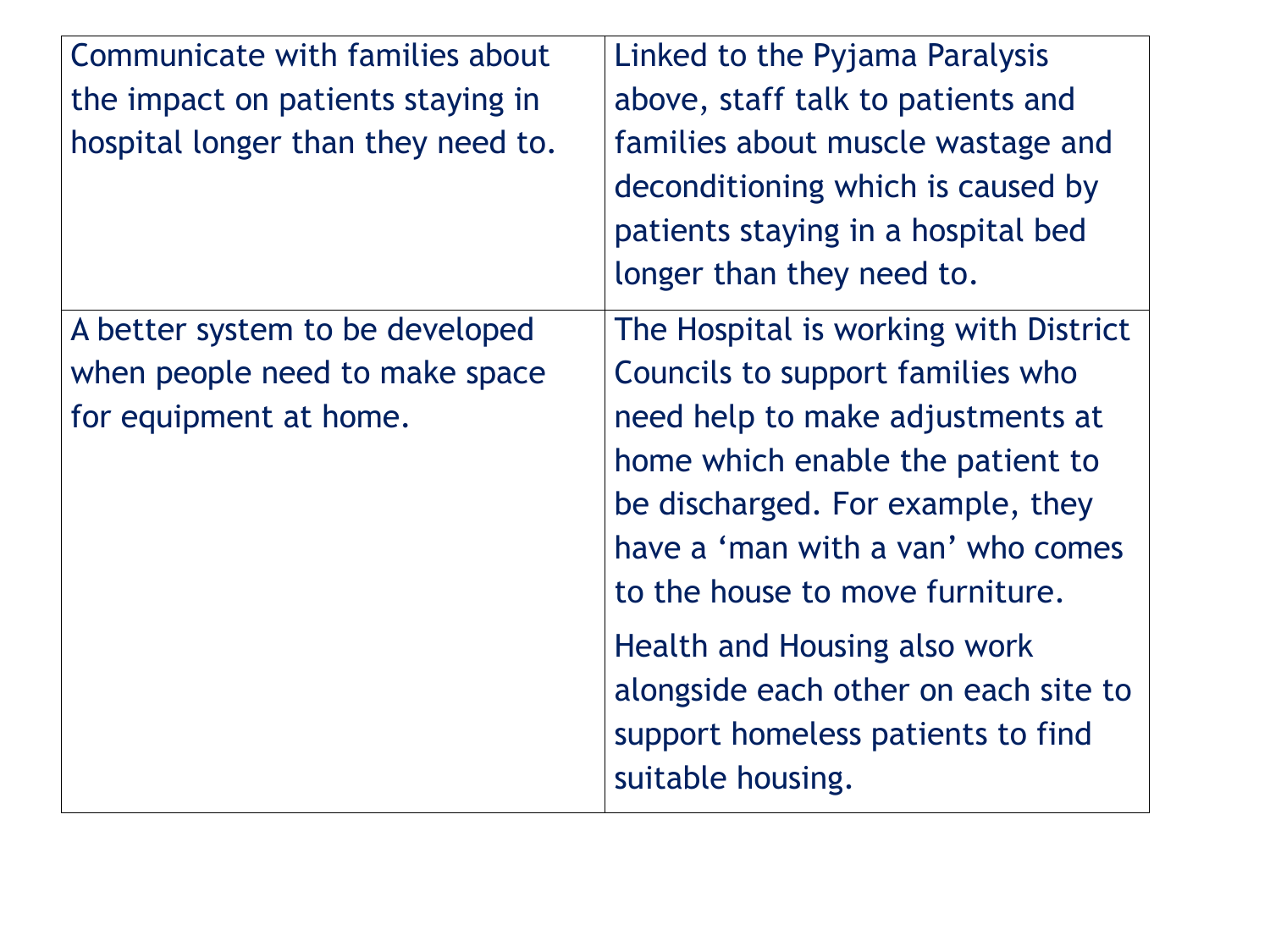### **The commissioner**

West Kent Clinical Commissioning Group who commission hospital services at both Maidstone & Tunbridge Wells Hospitals have been informed about our findings and have been supportive of the improvements that the hospital has been making.

### **Politicians**

It is important that politicians hear about the experiences of their constituents. We have shared the findings of our report with District & County Councillors as well as local MPs.

#### **GP Practices**

We know that GPs are seeing many patients who have recently been discharged from hospital. We made sure our report, its findings and our recommendations were shared with them.

#### **Social services**

We invited staff from Kent County Council to join our discussions with the Hospital, but they have not been involved to date. We will use this report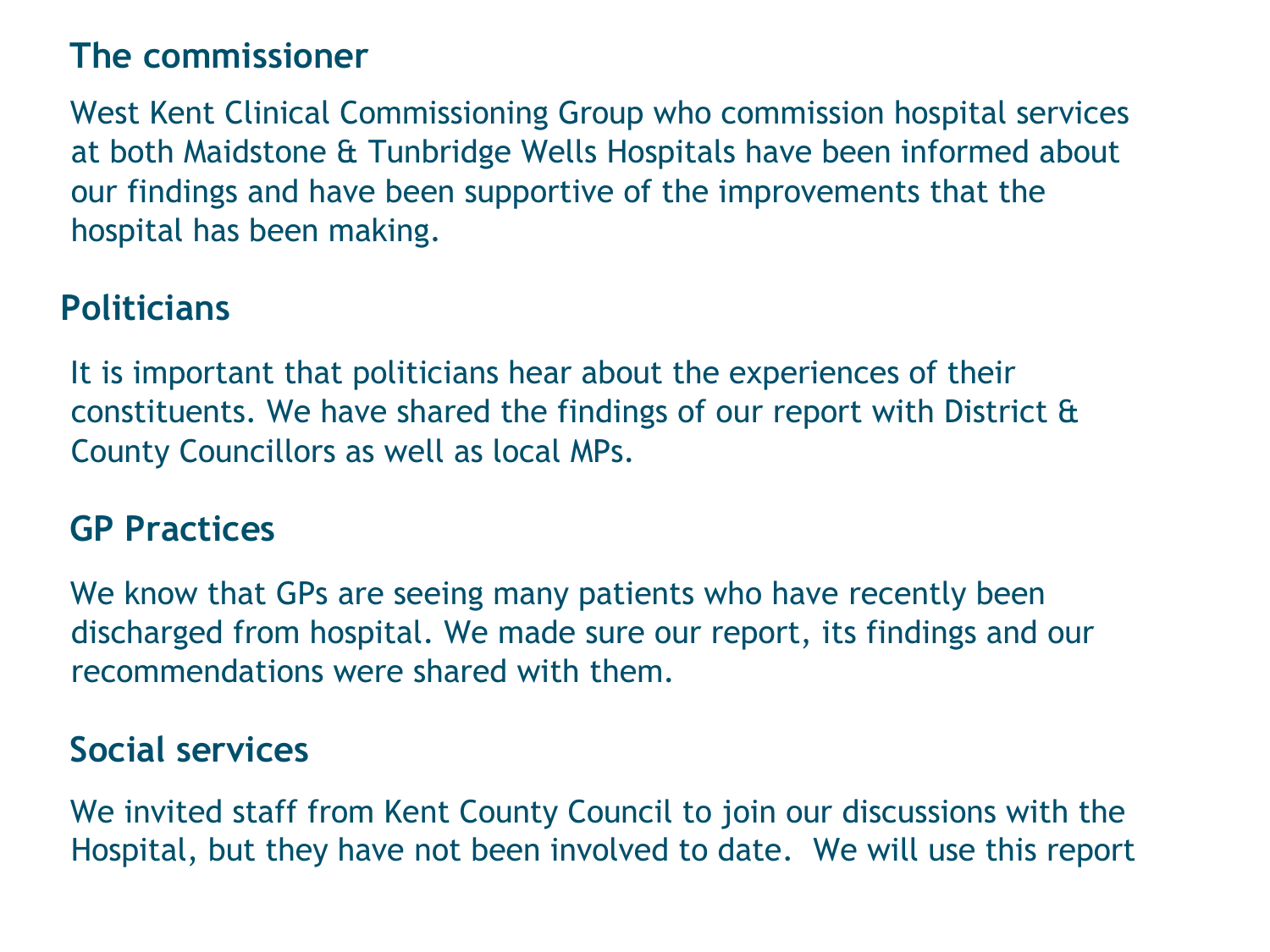to highlight the importance of working together to improve services for West Kent residents.

# **What's changed as a result?**

- The experiences of patients and families has been heard by decision makers
- More patients are being discharged quicker from hospital
- Support is now available to help patients and families who need to make space for medical equipment before they can return home from hospital
- More physiotherapy is provided within the hospitals
- The discharge lounges are better used
- More patients are discharged before lunchtime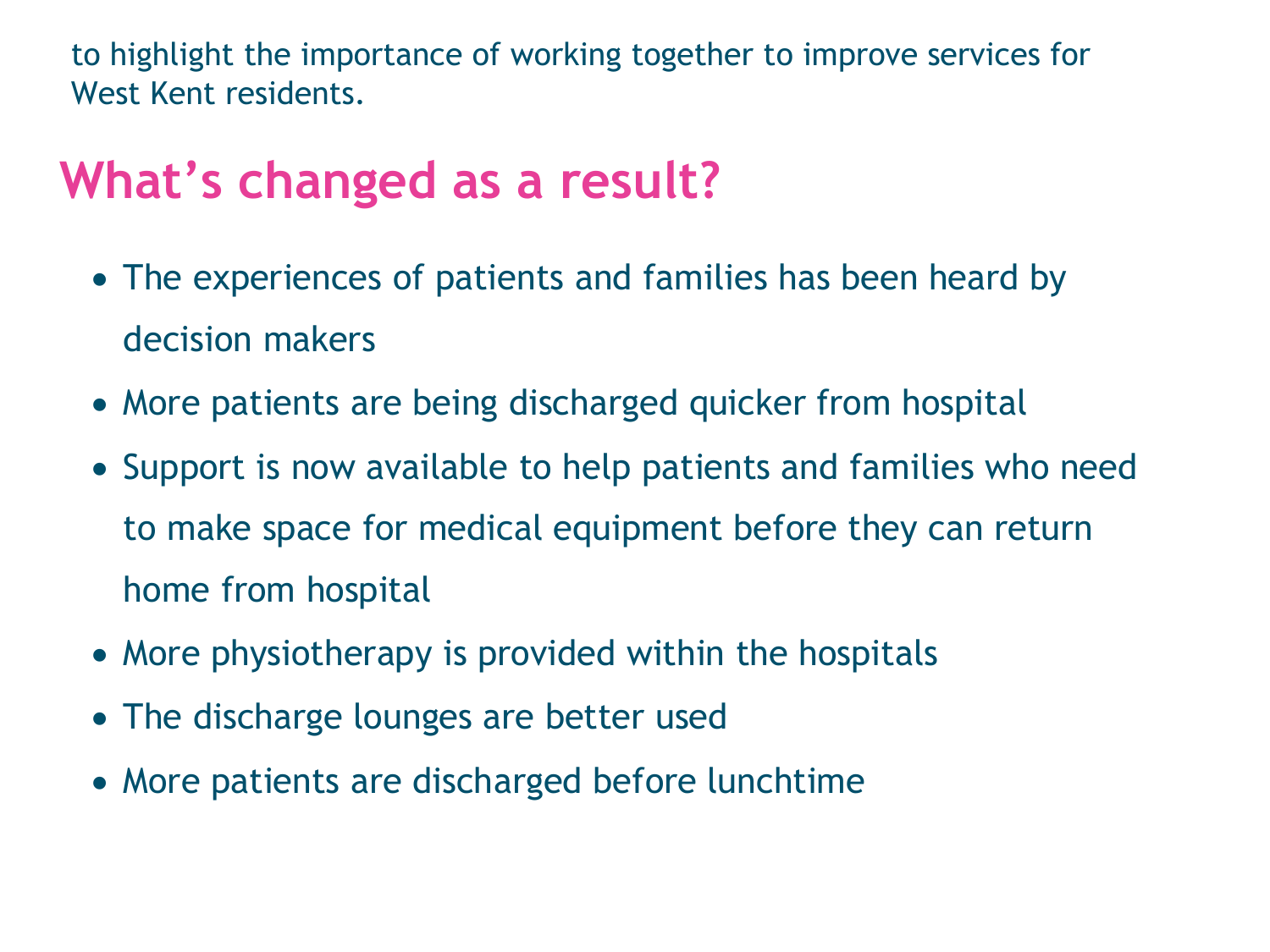## **Your voice has made a difference**

**It starts with you……tell us your story**

**Call us for free on 0808 801 0102 or email [info@healthwatchkent.co.uk](mailto:info@healthwatchkent.co.uk)**